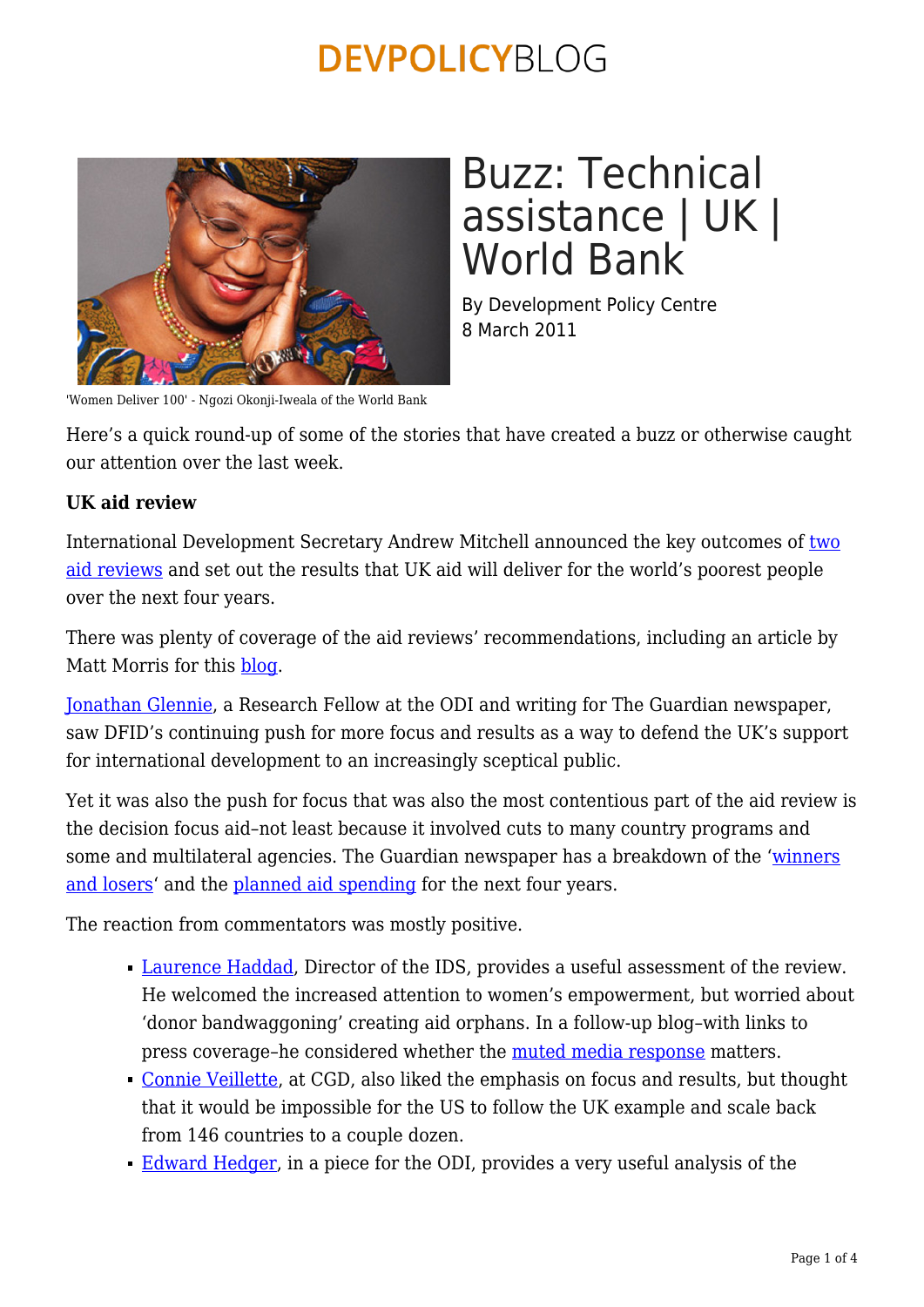multilateral aid review.

### **World Bank strategy in Africa**

Meanwhile, the World Bank is rolling out a [new strategy for Africa](http://web.worldbank.org/WBSITE/EXTERNAL/COUNTRIES/AFRICAEXT/0,,contentMDK:22846778~pagePK:146736~piPK:226340~theSitePK:258644,00.html) that focuses on filling an infrastructure financing gap–currently about \$48 billion annually. The strategy also focusing on reducing vulnerability and resilience, governance and public sector capacity. The vision behind the strategy shows how fast Africa is changing:

*The ten-year vision of the strategy is an Africa where, for at least 20 countries, per-capita income would be 50 percent higher than today–implying per-capita GDP growth rates of 3-4 percent a year8. Another 20 countries would grow at an average rate of 1-2 percent. The poverty rate would have declined by 12 percentage points. At least five countries will achieve middle-income status.*

### **Microfinance wars**

A battle raged last week over who should run the World's most famous microfinance institution, the Grameen bank. The central bank, the Bangladesh Bank, [fired](http://www.bbc.co.uk/news/world-middle-east-12619580) [Muhammad Yunus,](http://www.bbc.co.uk/news/world-middle-east-12619580) the Nobel Peace Prize winner, because of a technical violation of the law that had created Grameen. The case is now before the Bangladesh courts. Meanwhile the Bangladesh Prime Minister has accused Grameen Bank and other microfinance institutions of charging high interest rates and taking advantage of the poor. David Roodman, at CGD, is following various microfinance debates, including the press on the [Grameen case](http://blogs.cgdev.org/open_book/2011/03/yunus-press-blog-highlights.php), as part of his [Open Book blog](http://blogs.cgdev.org/open_book/) on microfinance.

### **Aid transparency**

We're big fans of aid transparency, so especially enjoyed reading Owen Barder's ['8 lessons](http://www.owen.org/blog/4433) [on aid transparency](http://www.owen.org/blog/4433)', a download of his reflections based on three years working on transparency. Some highlights of his article:

- *Transparency has to be 'citizen-centred not donor-centred***'** to allow people in developing countries to see what aid they should be receiving;
- *Greater transparency of aid execution is needed to drive out waste, bureaucracy and corruption*–'corruption and waste prosper in dark places'; and
- *The burden of proof should be on those who advocate secrecy.* AidInfo have published [a compelling business case for greater transparency](http://www.aidinfo.org/report/costs-benefits-analysis), with all the uncertainties this kind of analysis entails. No aid agency has yet articulated a case for secrecy.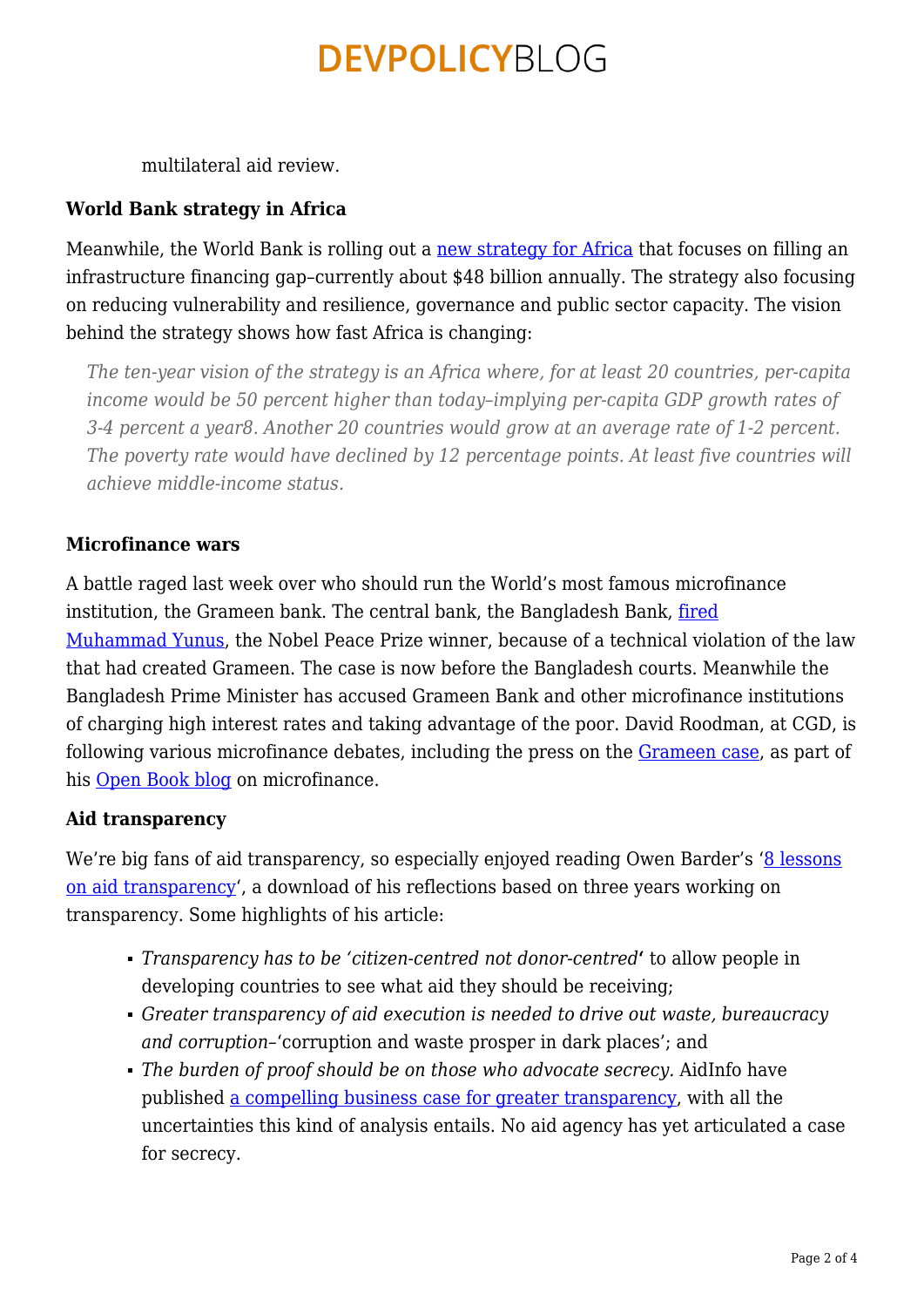#### **Australian adviser remuneration**

AusAID has just introduced much needed [guidelines](http://www.ausaid.gov.au/publications/pubout.cfm?ID=3994_1809_6357_1618_6763&Type=) to improve the transparency of technical assistance and reduce the cost of advisers.

*The Adviser Remuneration Framework is a set of market-based, long and short term remuneration rates.*

*AusAID's Adviser Remuneration Framework has three main objectives:*

- *Market-tested competitive remuneration to ensure AusAID is not paying above market value for commercially contracted advisers.*
- *Consistency to remove the potential of over-paying advisers by capping remuneration and minimising scope for negotiation through a standardised remuneration scale.*
- *Value for money (VFM) to demonstrate VFM achieved from advisers by applying market-tested remuneration rates and an adviser performance assessment system.*

Remuneration is graded according to skills and experience:

- Pay for long term advisers is capped at \$67,896 to \$258,024 p.a. (plus allowances).
- Caps for short-term advisers range from \$308 to \$1,161 per day, which in annualized terms–allowing for 4 weeks leave, public holidays but not sick leave–is \$70,224 to \$264,708.

The press coverage focused on the omission of <u>public servant deployees</u> from the initial review–something that is now being fixed through a review of [public servant remuneration](http://www.foreignminister.gov.au/releases/2011/kr_mr_110303.html).

### **Women deliver**

In celebration of the  $100<sup>th</sup>$  anniversary of International Women's Day, Women Deliver has announced the '[Women Deliver 100'](http://www.womendeliver.org/knowledge-center/publications/women-deliver-100/) a list of the hundred most inspiring people who have delivered for girls and women. We congratulate all the men and women who have been recognized, including [Ngozi Okonji-Iweala](http://www.womendeliver.org/knowledge-center/publications/women-deliver-100/women-deliver-100-26-50/#ngozi), Managing Director of the World Bank, who has 'shattered glass ceilings across continents and sectors, and fought to put women and gender at the center of the international development agenda. Currently a [managing] director of the World Bank, she was the first woman to serve as Nigeria's Minister of Foreign Affairs and as Finance Minister, and she was instrumental in increasing government transparency and combating corruption in the country, which was once ranked the most corrupt place on